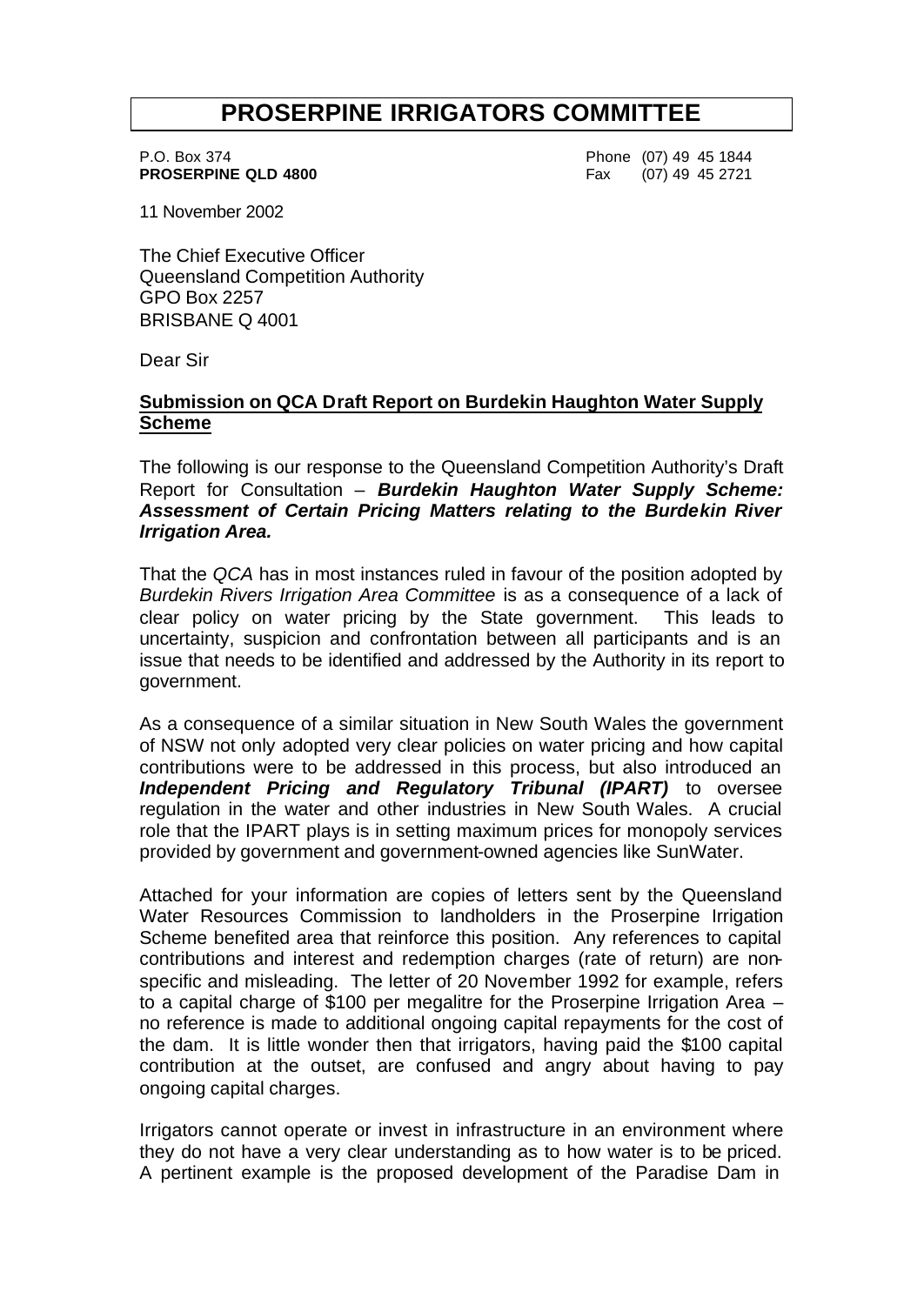Bundaberg. Landholders in the benefited area have no clear understanding as to what they will have to pay for their water allocations, how the cost of water is to be calculated or what the maximum price will be that they can expect to pay – the so called upper bound.

The QCA has identified capacity to pay is an ever-present issue for irrigators. Current water pricing policies only add to the uncertainty. This matter must be addressed.

**Sincerely** 

Ian McBean **Secretary**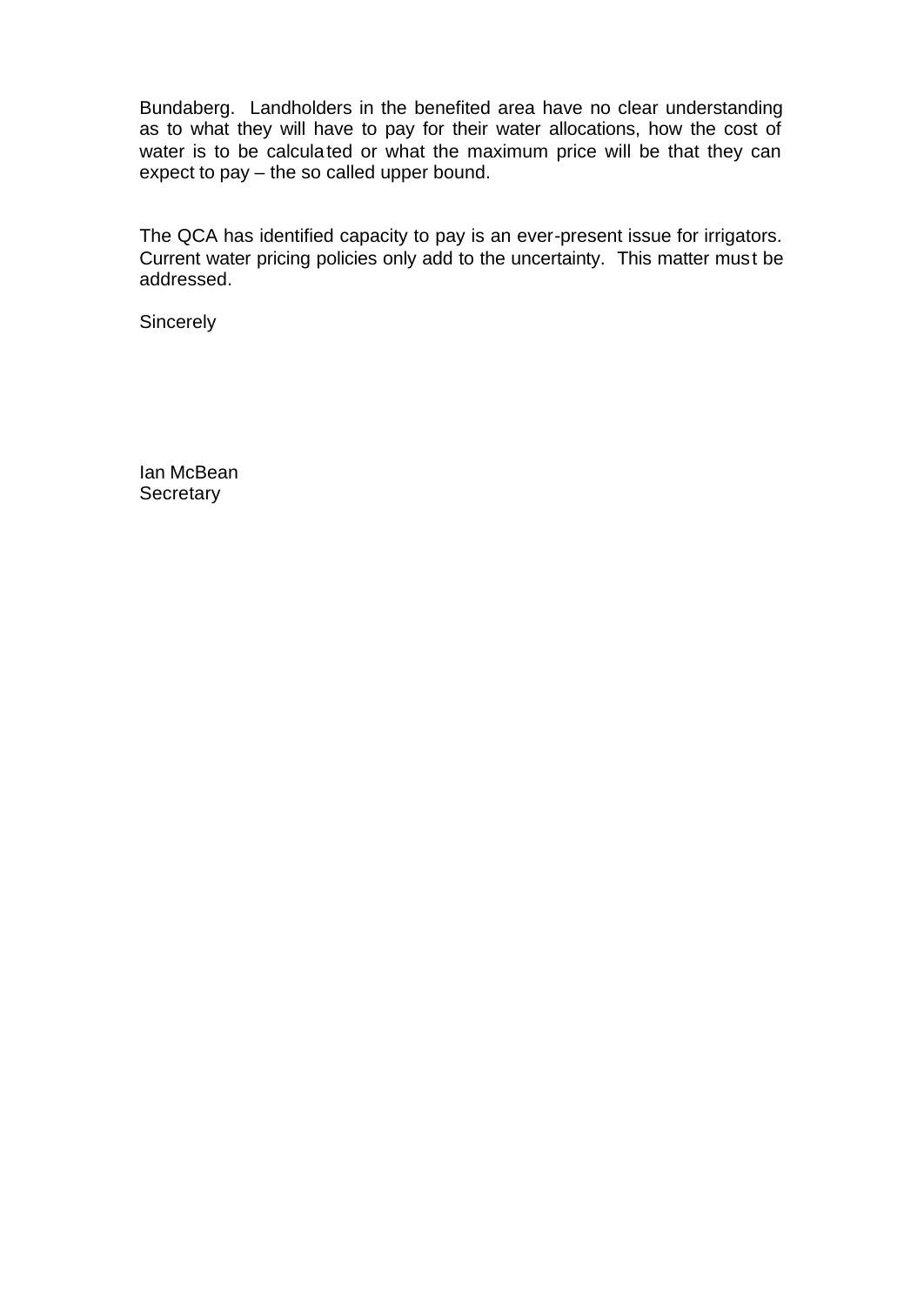

# Water Resources Commi

Mineral House, 41 George Street, GPO Box 2454, Brisbane, Qld 4001 Telephone (07) 224 2111, Facsimile (07) 221 931 2, Telex 41761

**Enquiries to** Telephone Your reference Our reference Date

Mr K G Pearce 224 7140

Address all correspondence to: The Commissioner of Water Resources

92/22440 PEAND.P 20 November 1992

The Property Owner PROSERPINE OLD

Dear Property Owner

**Irrigation Development Proserpine Region** 

As you are well aware, the Water Resources Commission constructed Peter Faust Dam in the late 1980's to provide water for urban, industrial and agricultural expansion in addition to providing protection to the community from the frequent flooding of the Proserpine River.

The 56 metre high structure was built at a cost of \$ 63 million and impounds a storage of some 500,000 megalitres. The storage was estimated to yield some 57,000 megalitres during critical periods with ultimate demands of 29,300 megalitres for sugar cane and 20,480 megalitres for urban and industrial use.

Thanks to Cyclone Joy, the storage filled within a few weeks of the closure of the dam in December 1990 which has been an unexpected bonus for the community. As indicated in Figure 1, the available supplies have subsequently been readily taken up in the Urban and Industrial Sector however, have not been as readily taken up in the Agricultural Sector.

As a result of representations from local industry leaders for the opening up of new cane land in the district and requests from local cane growers for the provision of public infrastructure to convey water to existing farms, the Water Resources Commission has considered proposals to establish irrigated farms in the Ten Mile Creek and Tailings Gully areas as well as proposals to convey water to the Kelsey Creek, Koolachu-Myrtle Creek and Strathdickie areas (Refer Figure 1).

The Bureau of Sugar Experiment Stations has however, cast doubts as to the feasibility of growing cane in the new areas and it is currently proposed that only the proposals to convey water to existing farms will be recommended to Government at this stage.

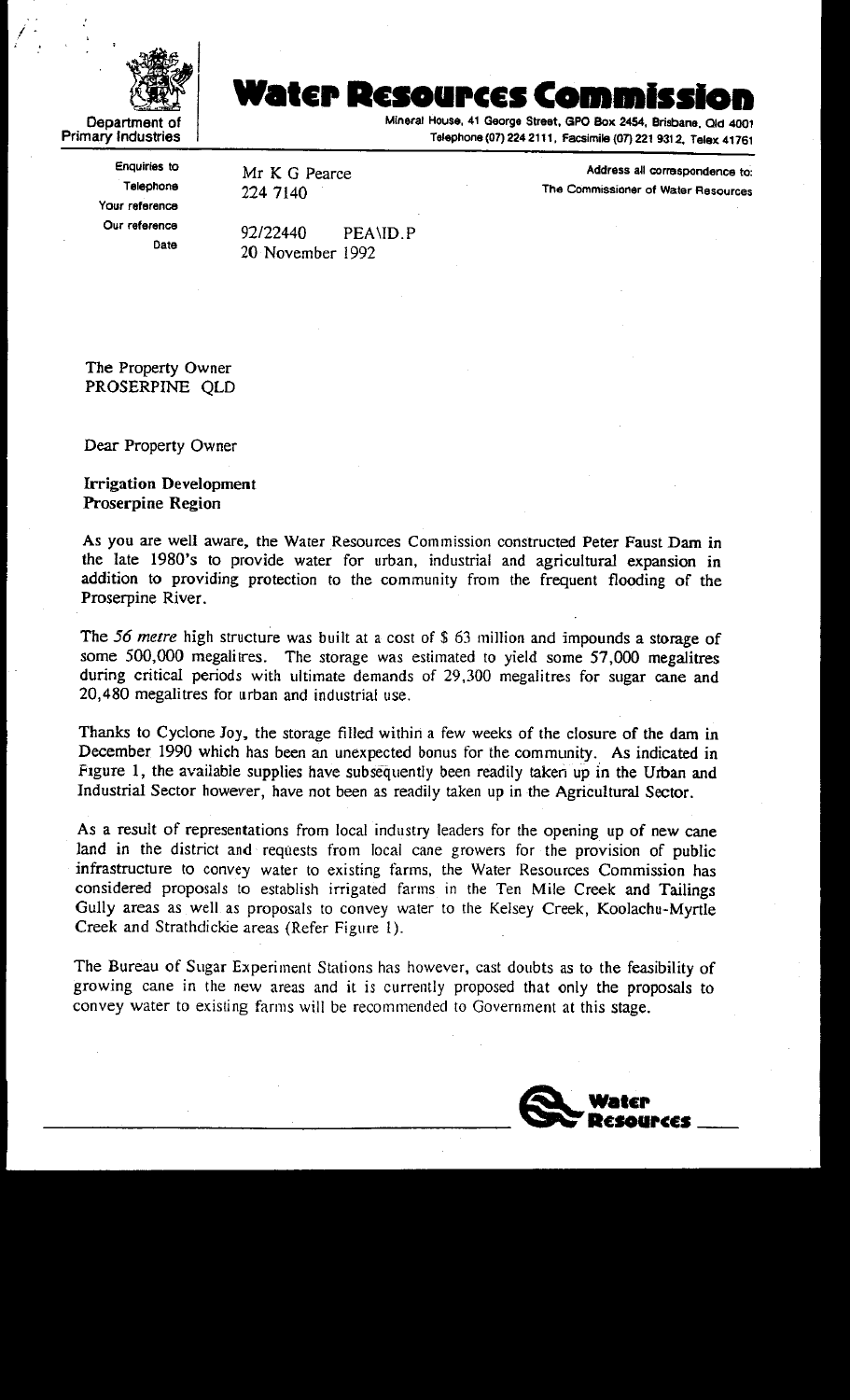Current Government Policy on financing such developments is that the beneficiaries should contribute to the cost of the scheme as well as meet the full operation and maintenance costs. Many of you have previously indicated that you are willing to contribute to this extent; however, I must ask that you now make a more formal expression of this commitment by filling out the attached Letter of Intent.

Submissions will then be made to Government in time for consideration by the Cabinet Budget Review Committee for inclusion in the 1993/94 budget. A delay of approximately two years is envisaged for detailed design and construction of the first of the proposals should the Government decide to proceed.

Attached also is a copy of the statistics on the project for your consideration when filling in your offer.

Yours faithfully

Mille

for COMMISSIONER OF WATER RESOURCES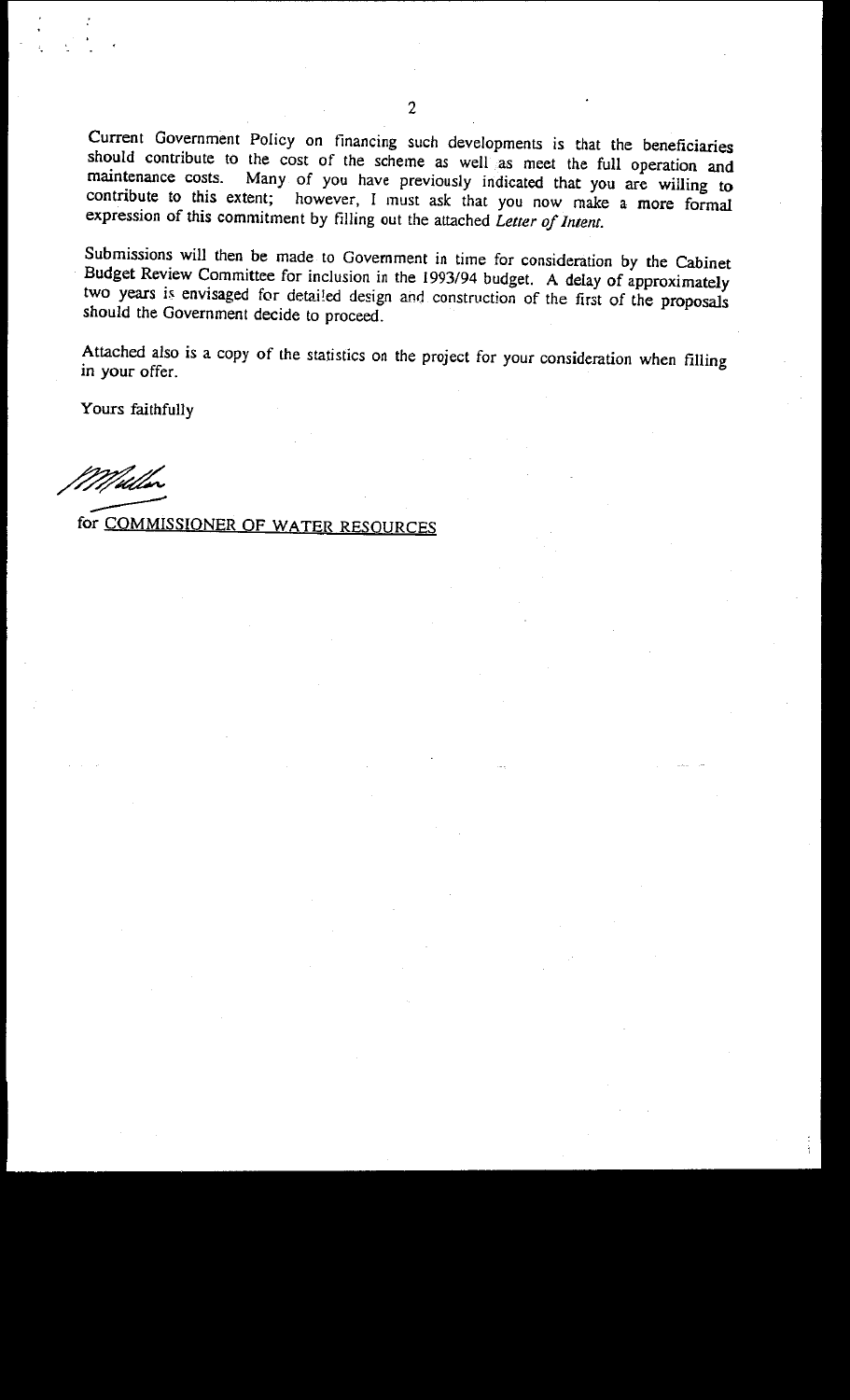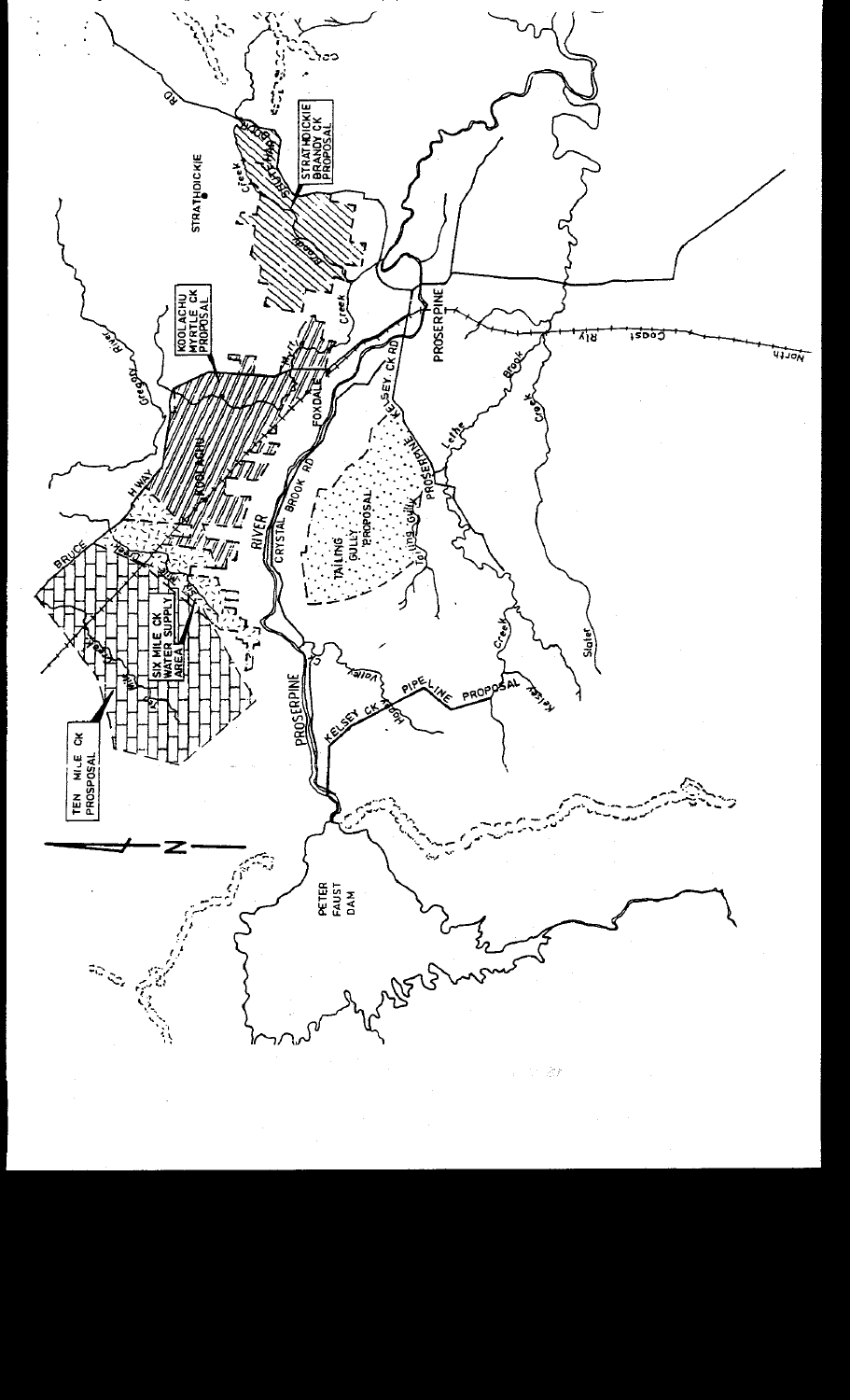# PROSERPINE IRRIGATION DEVFI.OPMENT

# ALLOCATION AND USE

 $\ddot{\phantom{a}}$ 

 $\begin{array}{c} \bullet \\ \bullet \\ \bullet \\ \bullet \\ \bullet \end{array}$ 

| <u>รี</u>          | <b>ANTICIPATED</b><br>(Megalitres)<br>DEMAND | ALLOCATIONS<br>TO DATE<br>Megalitres) | 1991-1992<br>(Megalitres)<br>us<br>S |
|--------------------|----------------------------------------------|---------------------------------------|--------------------------------------|
| Agriculture        |                                              |                                       |                                      |
|                    | 29,300                                       | 14,497                                |                                      |
|                    |                                              |                                       | 17,227                               |
| Urban & Industrial | 20,480                                       | 21,773                                |                                      |
| <b>Surplus</b>     |                                              |                                       | 4,183                                |
|                    | 7,220                                        | 20,730                                |                                      |
| TOTAL              |                                              |                                       |                                      |
|                    | 57,000                                       | 57,000                                |                                      |
|                    |                                              |                                       | 21,410                               |

PEARCEIPID.OH8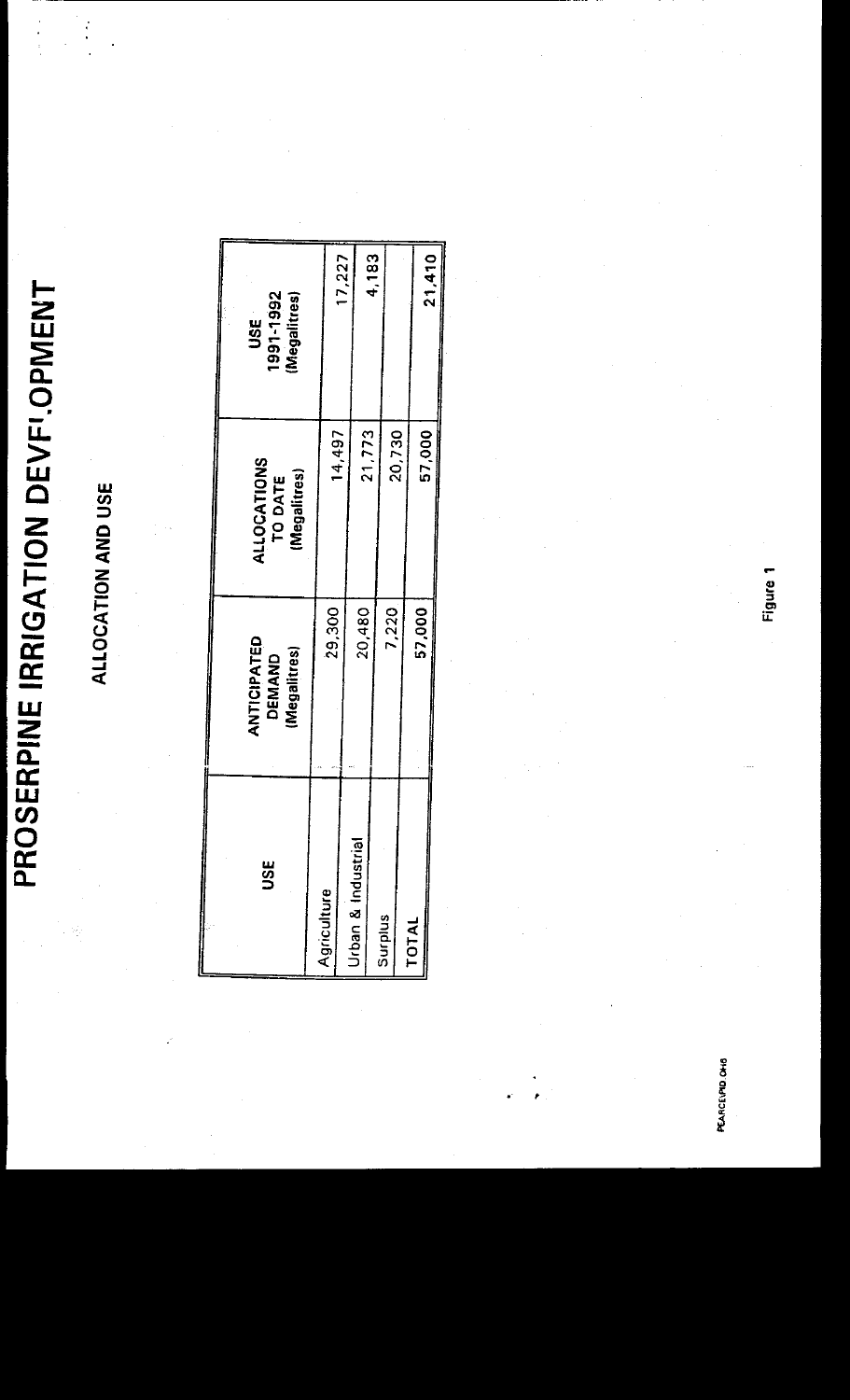**FRUSERPINE IRRIGATION DEVELOPMENT** 

**MARGINAL COSTS<br>JUNE 1992 DOLLARS** 

 $\mathbf{I}$ 

| OPTION       | <b>IRRIGATED</b><br>AREA | Volume <sup>3</sup>        | Capital Cost                                                                             | <b>O&amp;M</b> |       | Development Cost |                                   |         |             | Annual Interest & Redemption |                       |
|--------------|--------------------------|----------------------------|------------------------------------------------------------------------------------------|----------------|-------|------------------|-----------------------------------|---------|-------------|------------------------------|-----------------------|
|              | (ha)                     | Allocated<br>(VIV)         | Ŝ                                                                                        | $Cost^4$ (\$)  | 5/ha  | $\frac{1}{2}$    | <i><b>\$/Tonne</b></i>            | Lump    | <b>s/ha</b> | 5/MM                         |                       |
| Kelsey Ck    | 2,000                    | 8,000                      | 7.8                                                                                      | C              |       |                  |                                   | ums     |             |                              | $s$ /Tonne $^{\rm 2}$ |
| Koolachu-    |                          |                            |                                                                                          |                | 3,900 | 975              | $\frac{3}{4}$                     | 597,000 | 86<br>20    | $\frac{4}{3}$                | $\overline{3}$        |
| Myrtle Ck    | 1,742                    | 6,968                      | 6.6                                                                                      | $\mathbf{C}$   | 3,215 | 804              | 98                                | 429,000 | 246         | $\tilde{\mathbf{6}}$         | 2.73                  |
| Koolachu     |                          |                            |                                                                                          |                |       |                  |                                   |         |             |                              |                       |
|              | l,362                    | 5,448                      | თ<br>4                                                                                   | $\overline{1}$ | 3,598 | 999              | $\frac{0}{4}$                     |         |             |                              |                       |
| Strathdickie | 736                      |                            |                                                                                          |                |       |                  |                                   | 375,000 | 275         | 69                           | 3.06                  |
| Brandy Ck    |                          | 2,944                      | 25                                                                                       | 23             | 3,057 | 764              | 34                                | 172,000 | 234         | 89                           | 2.60                  |
| Lower Myrtle | 277                      |                            |                                                                                          |                |       |                  |                                   |         |             |                              |                       |
| & Brandy Cks |                          | 1,107                      | 0.25                                                                                     | ဖ              | 903   | 226              | $\mathbf{S}$                      | 19,000  | 69          | $\overline{C}$               | 0.77                  |
|              |                          |                            |                                                                                          |                |       |                  |                                   |         |             |                              |                       |
| Notes:       |                          | Interest & Redemption over |                                                                                          | 30 years.      |       |                  |                                   |         |             |                              |                       |
|              |                          |                            |                                                                                          |                |       |                  | Based on 90 tonne/hectare.        |         |             |                              |                       |
|              |                          |                            | interest rates paid by Queensland Government<br>Interest rate equal to geometric mean of |                |       |                  | Allocation based on 4 Mi/hectare. |         |             |                              |                       |
|              |                          |                            |                                                                                          |                |       |                  |                                   |         |             |                              |                       |

The above costs do not include capital or operating costs for Proserpine Irrigation Area. ja<br>2

incrementing them in line with movement<br>of the Consumer Price Index. Interest and redemption costs based on

Excludes District and Head Office

\$7.60/megalitre in 91/92.

Overheads.

since the financial markets were de-regulated in 1983.

Current charges in the Proserpine Irrigation Area are:

|                | = \$100/Megalitre<br>= \$10.55/Megalitr |
|----------------|-----------------------------------------|
| Capital Charge | Annual Charge                           |

PEARCEIPID.OH4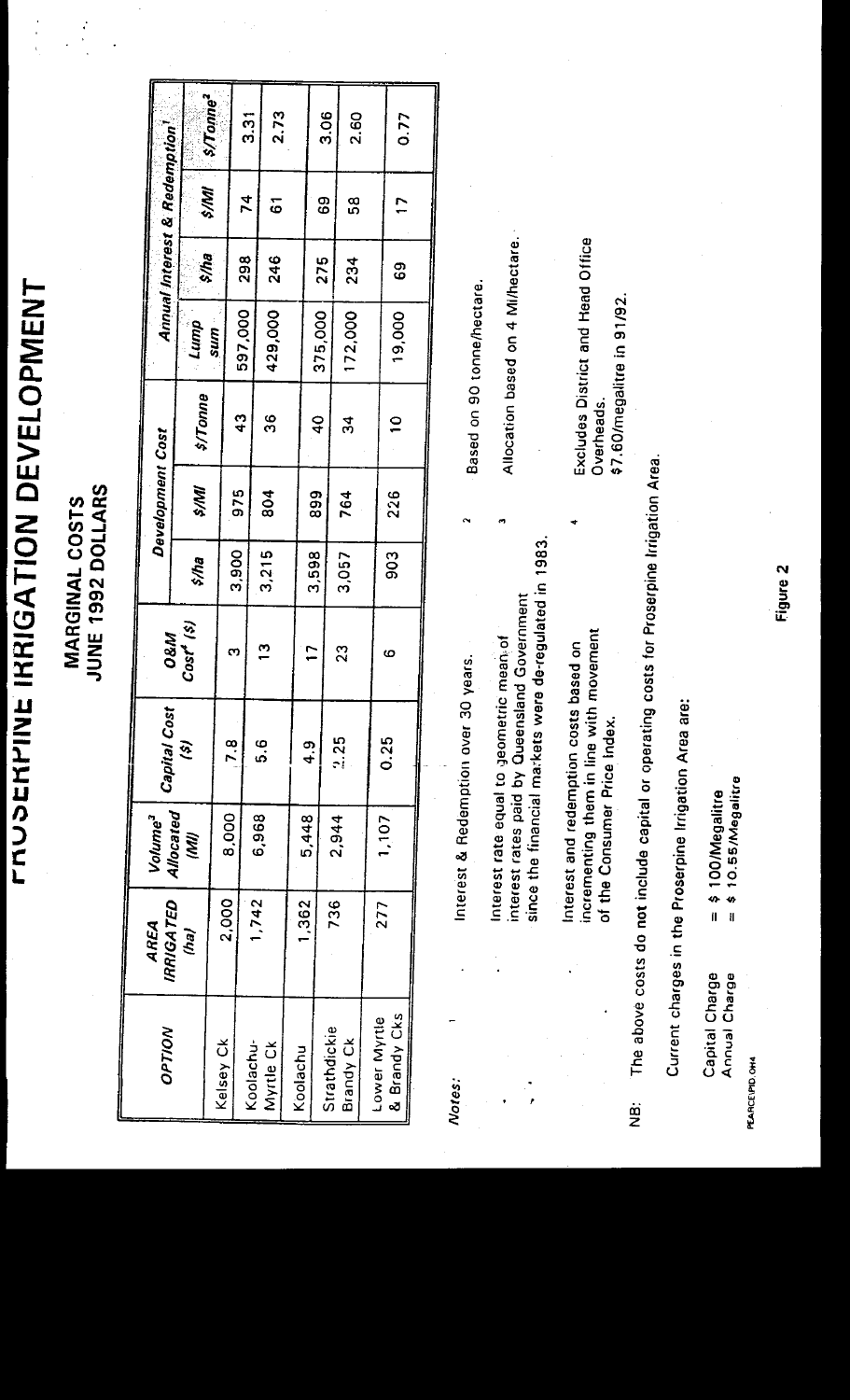

References Telephone 224 7662 Mr. W.M. Barry 84/887/18

Queensland **Water Resources** Commission

GPO Box 2454 **Brisbane** Queensland 4001

Ivo Botia Pty. Ltd., P.O. Box 295, PROSERPINE.  $Q_{\bullet}$ 4800

Dear Sir/Madam,

# PROSERPINE RIVER IRRIGATION PROJECT

I refer to the meeting held in Proserpine on 15th May at which advice was given on the above project by the Minister for Water Resources and Maritime Services, and the Commissioner of Water

As your land will be within the benefited area, and in accordance<br>with the undertaking given at the meeting, I am writing to seek an indication of your support for the scheme and willingness to meet the proposed charges for water supply involved. You are invited to do this by completing the attached form and returning it to the Commission in the enclosed business reply post envelope as soon as possible.

A copy of the notes distributed at the Proserpine meeting is also enclosed for your information.

Should you have any queries on the proposal that you would like answered before completing the form, officers of the Queensland Water kesources Commission will be in attendance at the office of the Proserpine Cane Growers' Executive, Main Street, Proserpine on Wednesday llth July and Thursday 12th July.

It will be necessary to make an appointment by phoning 45-1844.

Yours faithfully,

W.N. Meredith, FRETARY.

milia e Arciuse

المواصل والأدار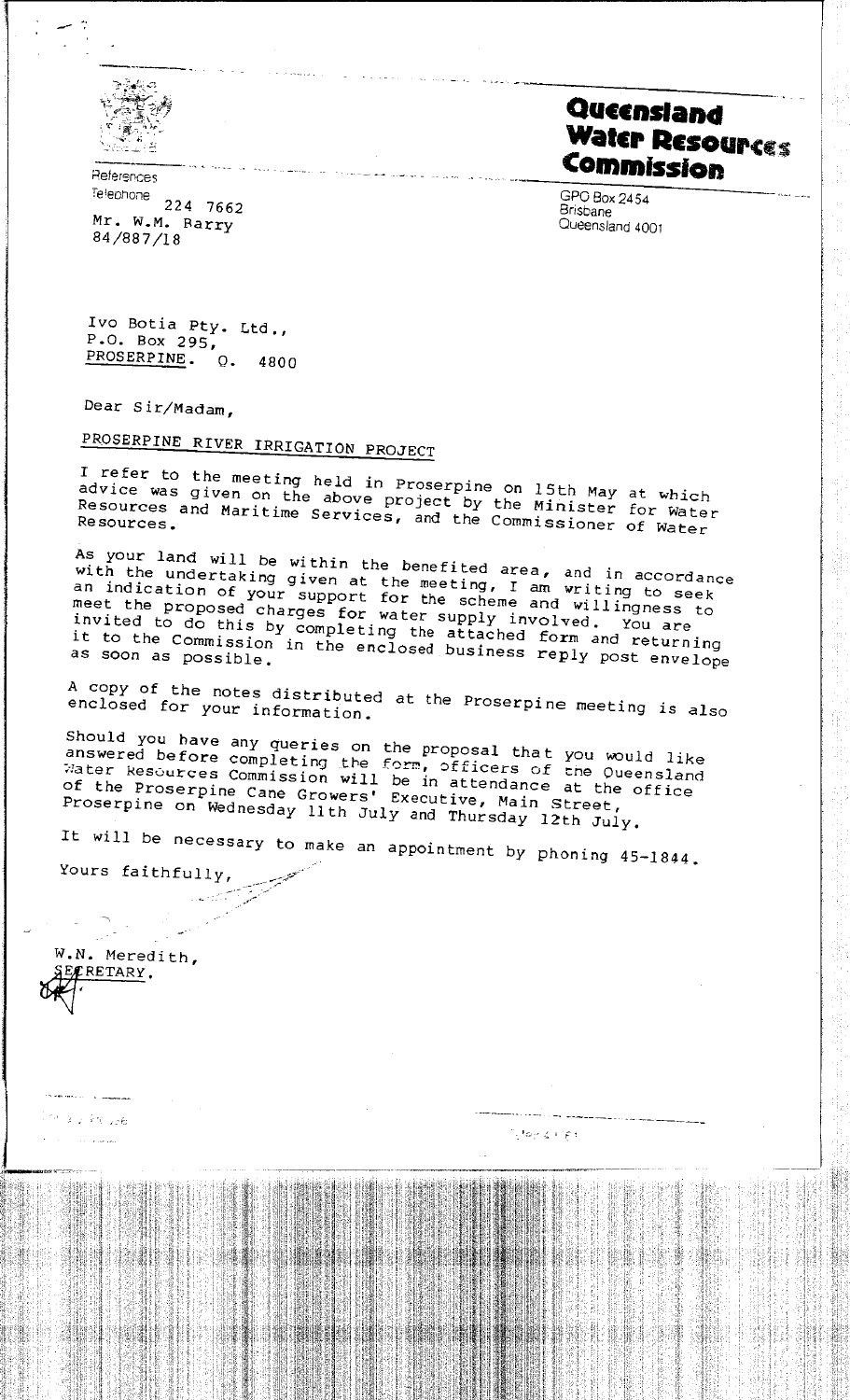# DEPARTMENT OF PRIMARY INDUSTRIES QUEENSLAND WATER RESOURCES COMMISSION

### **NOTES**

### **ON**

# PROSERPINE RIVER IRRIGATION PROJECT

 $(May, 1984)$ 

### PURPOSE OF NOTES

Over recent years, investigations have been carried out on a dam site on the Proserpine River as a potential means of providing flood mitigation and water supply for irrigation, urban and These notes briefly summarise the results of industrial use. these investigations.

# JACKGROUND TO AND NATURE OF INVESTIGATIONS

The Proserpine River experiences periodic flooding, largely as a result of cyclonic activity. The Proserpine Shire River Improvement Trust has carried out works to improve the capacity of the river channel and to permit controlled overflows. Flows of up to 1 130 cubic metres per second can now be carried safely, but larger floods still cause damage.

The existing sugar cane industry at Proserpine operates either under dry land conditions or using groundwater as the source of irrigation supplies. Groundwater is drawn from the bed sands of the river or from the tertiary sediments and alluvium. The total licensed allocations amount to 21 144 megalitres per year. An appraisal of the area suggests that the available supplies are at or near full commitment over much of the area. Irrigation of the dry land blocks or an expansion of the industry would require additional water supply.

crban water supplies for the town of Proserpine, adjacent beach areas and the Sugar Mill are also drawn rrom groundwater with total allocations of 2 470 megalitres per year. Projected increases in population will result in increased demands for water supply.

The Bowen Shire Council is currently authorised to take 2 200 megalitres per year from local groundwater storage. In practice the median level of use between 1973 and 1982 was some 1 600 megalitres. Investigations have shown that no further allocations can be made from the aquifers and, in fact, restrictions are required during droughts. Projected population growth will place further demands upon water supplies.

It is possible that Comalco Limited will site an alumina refinery near Bowen. Water supplies for the plant and the increased population will be required.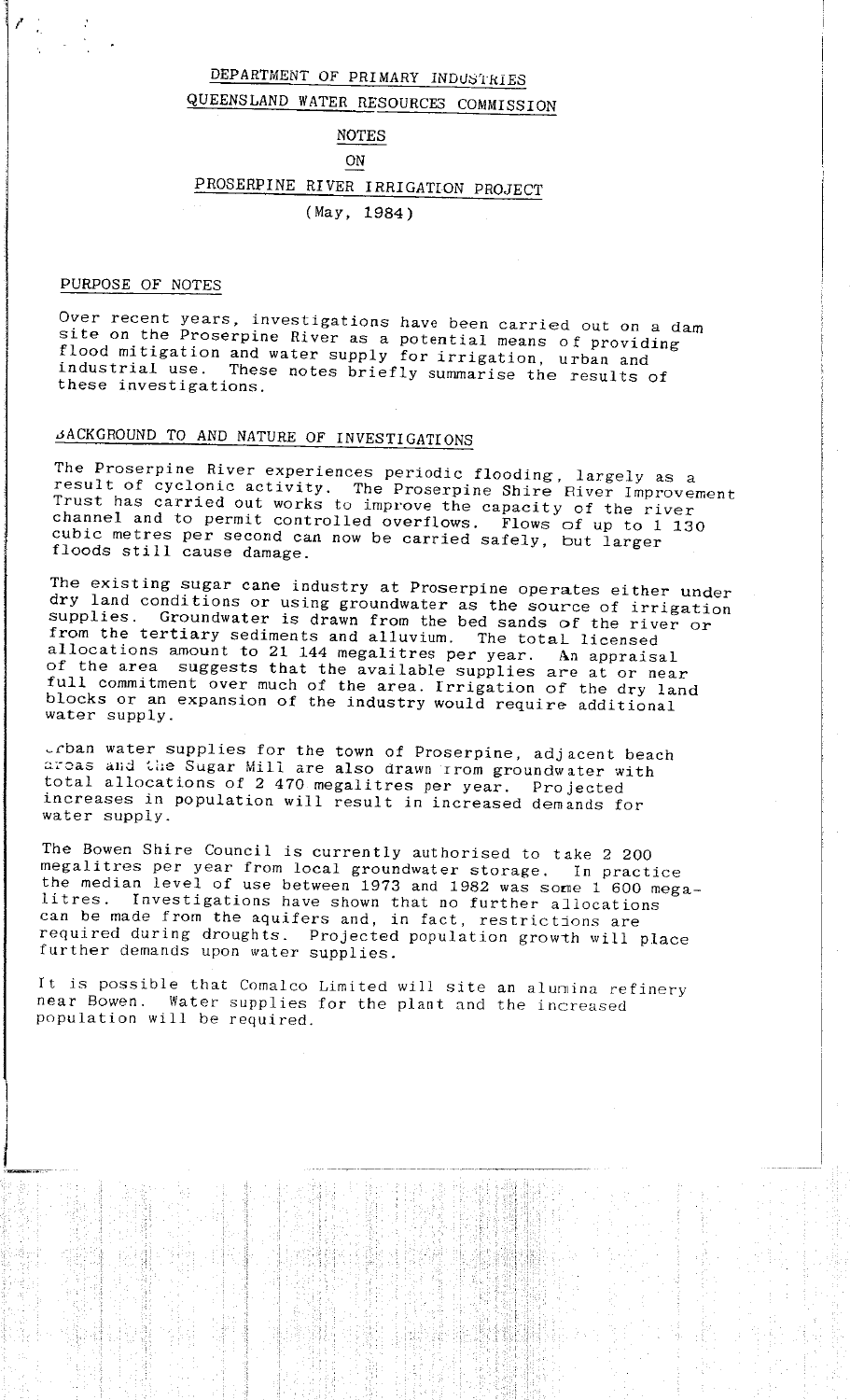Investigations have been carried out on the dam site at 58.1 kilometres on the Proserpine River to determine the feasibility of providing flood mitigation and water supply for some or all of the above purposes. The investigations have included preliminary designs and estimates for dams of various sizes at the site.

# ASSESSMENT OF FUTURE WATER NEEDS

## Proserpine Area

The Proserpine Shire Council has estimated that by the year 2005 the annual urban water requirements of Proserpine and the adjacent coastal towns could increase to a total of about 7 330 megalitres or some 5 630 megalitres in excess of the Council's current allocation from groundwater.

If the Proserpine Mill retains its present ratio of total Australian mill peaks in the future it is postulated that by the year 2000 the mill peak could increase by some 75 000 tonnes to a total of 200 000 tonnes. If it is assumed that 50 percent of this increased production is to be achieved under irrigated conditions it is postulated that a possible demand for some 29 300 megalitres of supply for irrigation could develop to supply lands within 2.0 to 2.5 kilometres of the Proserpine River.

The future water requirements of the Proserpine Area by the year 2000 are summarised as follows:-

Irrigation (Proserpine River) 29 300 megalitres Urban Water Supplies (Proserpine & adjacent coastal towns) 5 630 megalitres

TOTAL

34 930 megalitres

### Bowen Area

Bowen will require additional sources of water supply to meet future demands resulting from population increases and possible industrial development.

Based on likely normal growth patterns in the Bowen Area it is estimated that the population by the year 2005 will reach 14 100. If the Comalco development also proceeds, a population of 18 600 in the year 2005 is estimated.

Bowen's future requirements are based on:-

Urban Supply

Normal Growth of Town

3 285 megalitres If Comalco Alumina Plant Developed 6 450 megalitres Industrial Supply

Comalco Alumina Plant

10 000 megalitres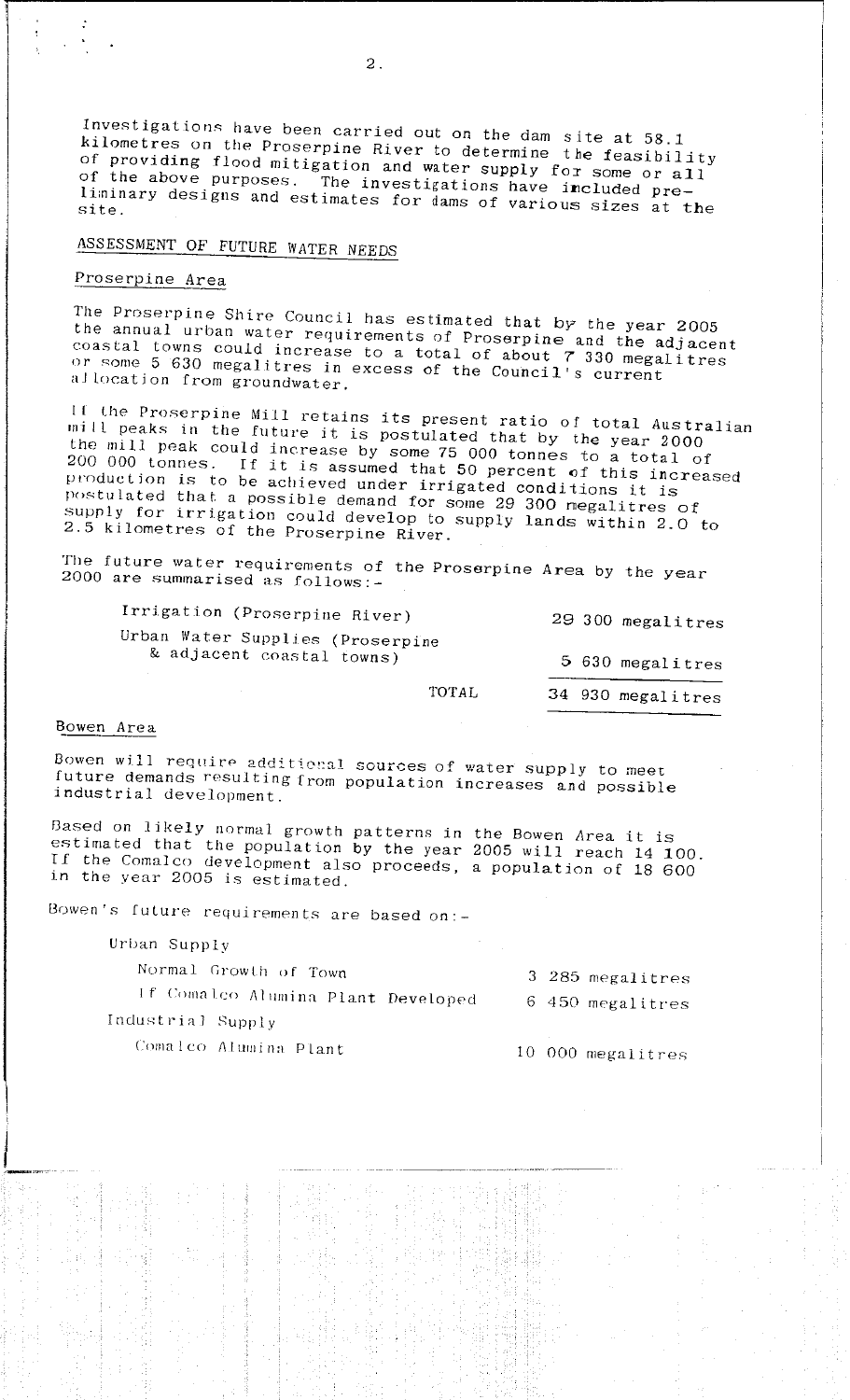# OBJECTIVES OF PROPOSED DEVELOPMENT

Apart from the provision of flood mitigation, four development options for water supply were examined.

- Option  $1 -$ Provision of additional urban water supply and irrigation water needs for the Proserpine Area alone:
- Option  $2 -$ As for (1) but including supply to meet the future water needs of Bowen to the year 2005 assuming normal population growth only;
- Option 3 As for (1) but including supply to meet the water needs of Bowen to the year 2005 assuming the Comalco project proceeds, plus the industrial needs of the Comalco project; and
- Option  $4 -$ As for (3) but with the dam built to the maximum practical storage capacity to provide some spare supply for possible future uses not yet identified.

# POSSIBLE WORKS AND ESTIMATED CAPITAL COSTS

A zoned earth and rock fill dam at 58.1 kilometres on the Proserpine River is envisaged. The spillway would be located on the right abutment with a  $\frac{3}{4}-5$  metre diameter reinforced concrete conduit on the same side. The spillway is arranged to limit the discharge to a maximum of 1 130 cubic metres per second.

Table 1 gives the relevant details for the structure for each of the development options considered.

| 11 D 1 |  |
|--------|--|
|        |  |

# STORAGE DETAILS FOR VARIOUS DEVELOPMENT OPTIONS

| DEVELOPMENT<br>OPTION | <b>ANNUAL</b><br>WATER<br>REQUIREMENT<br>EX DAM | <b>STORAGE</b><br>CAPACITY | <b>HEIGHT OF</b><br>EMB ANKMENT<br>CREST ABOVE<br><b>BED</b> | CAPITAL<br>COST(1) |  |
|-----------------------|-------------------------------------------------|----------------------------|--------------------------------------------------------------|--------------------|--|
|                       | (megalitres)                                    | (megalitres)               | (meters)                                                     | (S<br>million)     |  |
|                       | 34 930                                          | 260 000                    | 39.8                                                         | 28.1               |  |
| 2                     | 38 215                                          | 285 000                    | 40.4                                                         | 28.5               |  |
| 3                     | 49 780                                          | 416 000                    | 43.2                                                         | 30.7               |  |
| 4                     | 000<br>57                                       | 500 000                    | 44.9                                                         | 32.0               |  |

Note: (1) Costs as at June 1983 and include purchase and installation of meters for irrigation in the Proserpine area.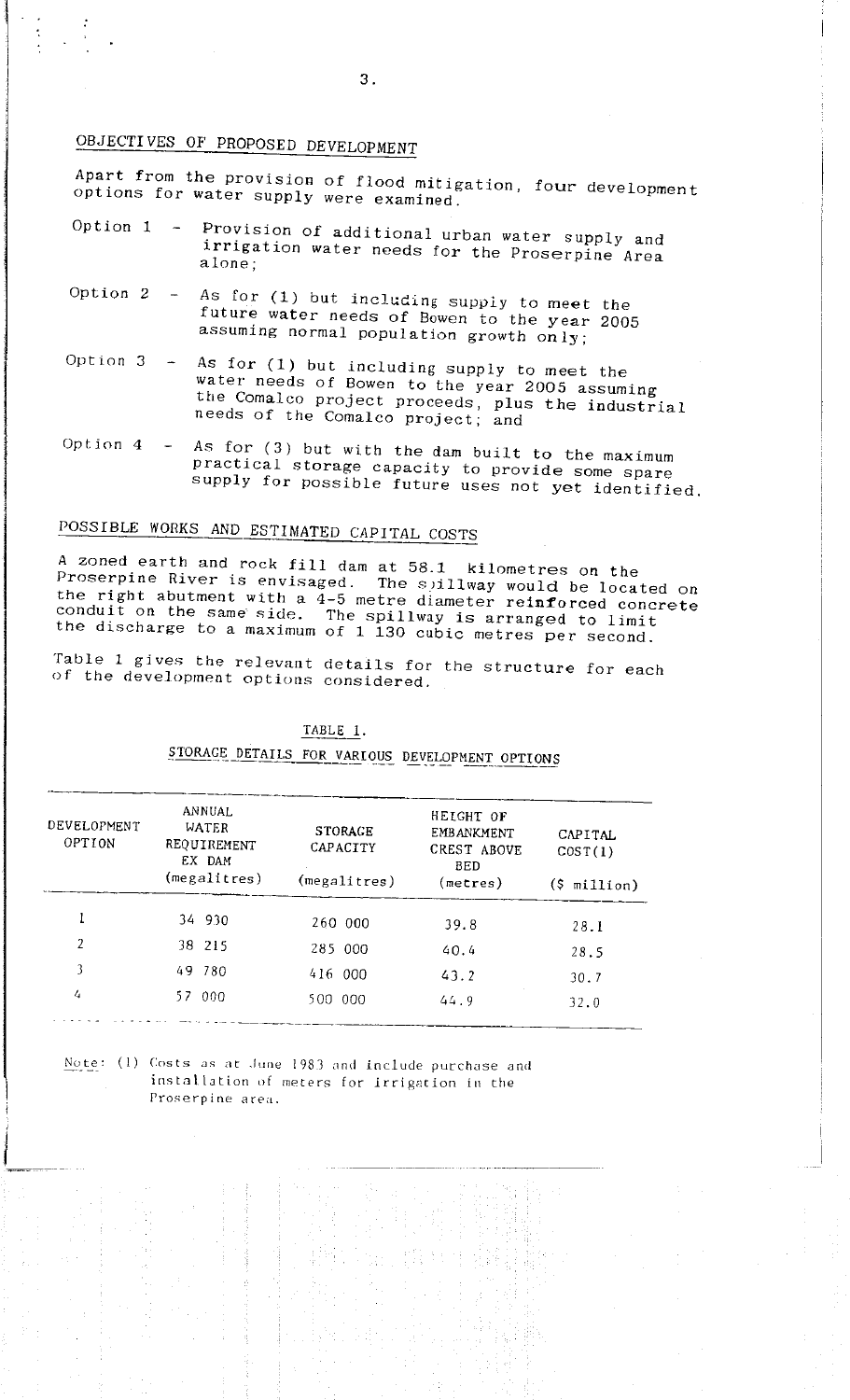Water would be supplied in the Proserpine area by releases to the river from where it could be diverted by pumping directly from the river or from spears in the bed sands.

It is suggested that the water provided for urban supplies in the Proserpine Area and urban and industrial supplies in the Bowen Area be diverted direct from the dam itself. To enable this to be done a treatment plant and pipeline would be necessary to convey water to the Proserpine and Bowen areas from the dam.<br>Design and construction of such works would be the responsibility of the users and no assessment has been made of the likely costs.

### PROPOSED CHARGES

# Irrigation Supplies

It is proposed that at today's cost the charge for irrigation supplies would be \$6.75 per megalitre in line with charges applied in similar irrigation areas. This charge is sufficient to meet<br>the annual costs of operation, administration and maintenance on the portion of the works required to provide irrigation supplies and to meet a small part of the interest and redemption on the capital cost. The charge would be subject to annual review.

In addition, in line with irrigation projects in other sugar growing areas, a charge will be made on the sugar mill per tonne of peak attached to farms using irrigation water supplied under the The charge at today's cost would be \$2.65 per tonne of scheme. sugar peak.

### Urban Supplies

As well as meeting the cost of operation, administration and maintenance, urban users will be expected to meet interest and redemption payments on the capital cost of providing the water supply after taking into account the normal state subsidy on such works (currently 20 percent).

Since the cost of providing water varies for the different options, the proposed charges range from \$103.25 per megalitre for Option 1 to \$72.55 per megalitre for Option 4. Table 2 below sets out the possible urban water charges for the various development options. It is stressed that the final charges would be determined in the light of the dam's final cost of construction.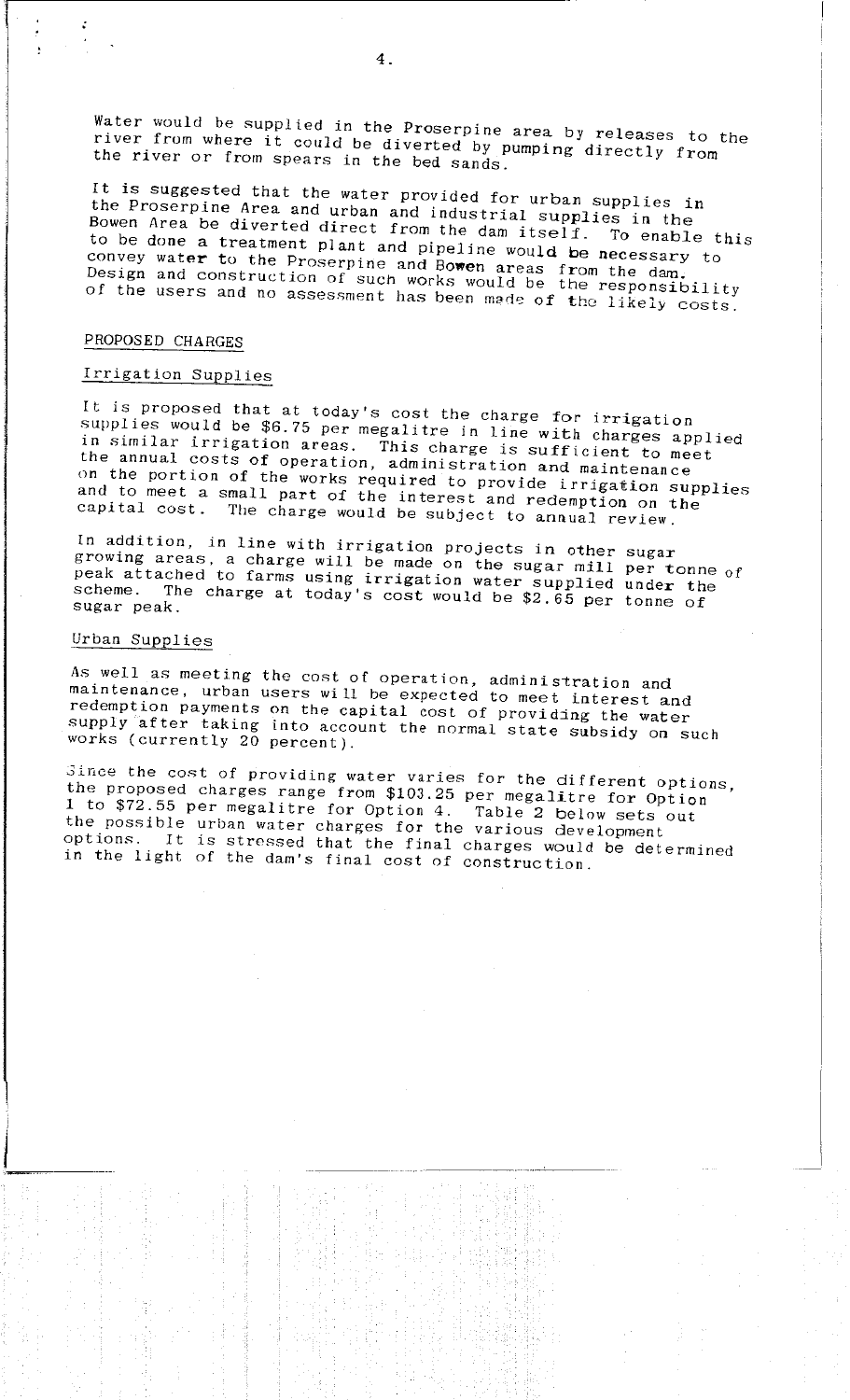| DEVELOPMENT<br>OPTION | CAPITAL<br>COST         | <b>OVERALL</b><br>COST OF<br>WATER | POSSIBLE<br><b>CHARGE FOR</b><br>URBAN WATER<br>SUPPLY TO<br>PROSERPINE | <b>POSSIBLE</b><br>CHARGES FOR<br>IRRIGATION | POSSIBLE<br><b>CHARGES</b><br><b>FOR</b><br>SUGAR<br><b>MILL</b> |
|-----------------------|-------------------------|------------------------------------|-------------------------------------------------------------------------|----------------------------------------------|------------------------------------------------------------------|
|                       | $(\frac{1}{2}$ million) | $(\frac{5}{\text{megalitre}})$     | $\Delta$ BOWEN (1)<br>$(\frac{5}{me}qalitre)$                           | $(\frac{2}{\pi})$                            | $(\frac{2}{3} / \text{tonne})$<br>sugar)                         |
|                       | 28.1                    | 804                                | 103.25                                                                  | 6.75                                         |                                                                  |
| 2                     | 28.5                    | 746                                | 96.00                                                                   | 6.75                                         | 2.65                                                             |
| 3                     | 30.7                    | 617                                | 79.65                                                                   | 6.75                                         | 2.65                                                             |
| 4                     | 32.0                    | 561                                | 72.55                                                                   | 6.75                                         | 2.65<br>2.65                                                     |

### TABLE 2.

OVERALL COST OF WATER AND POSSIBLE CHARGES FOR WATER SUPPLY AT DAM

(1) These charges do not include provision for cost of reticulation Note: from dam to Proserpine or Bowen, or cost of water treatment.

# Industrial Supplies

No subsidy is applicable to industrial users who would be expected to meet their share of the annual costs and full interest and redemption charges on water allocation.

### Flood Mitigation

In order to restrict the outflow from the proposed dam to 1 130 cubic metres per second, it will be necessary to increase the overall height of the embankment. It is therefore considered reasonable that a charge be levied on the Proserpine Shire River Improvement Trust to defray at least some of this cost.

It is proposed that the River Trust be required to meet a charge of \$100,000 per year for the increased flood mitigation benefit provided by the dam.

# Proposed Charges

The proposed charges for the various users of water (other than industrial) for the various development options are set out in Table 2.

# CONCLUSIONS FROM INVESTIGATIONS

It is concluded that:-

It is feasible to develop a scheme capable of providing  $(1)$ flood mitigation and water supply for irrigation, urban use in the Proserpine and Bowen areas, and industrial use.